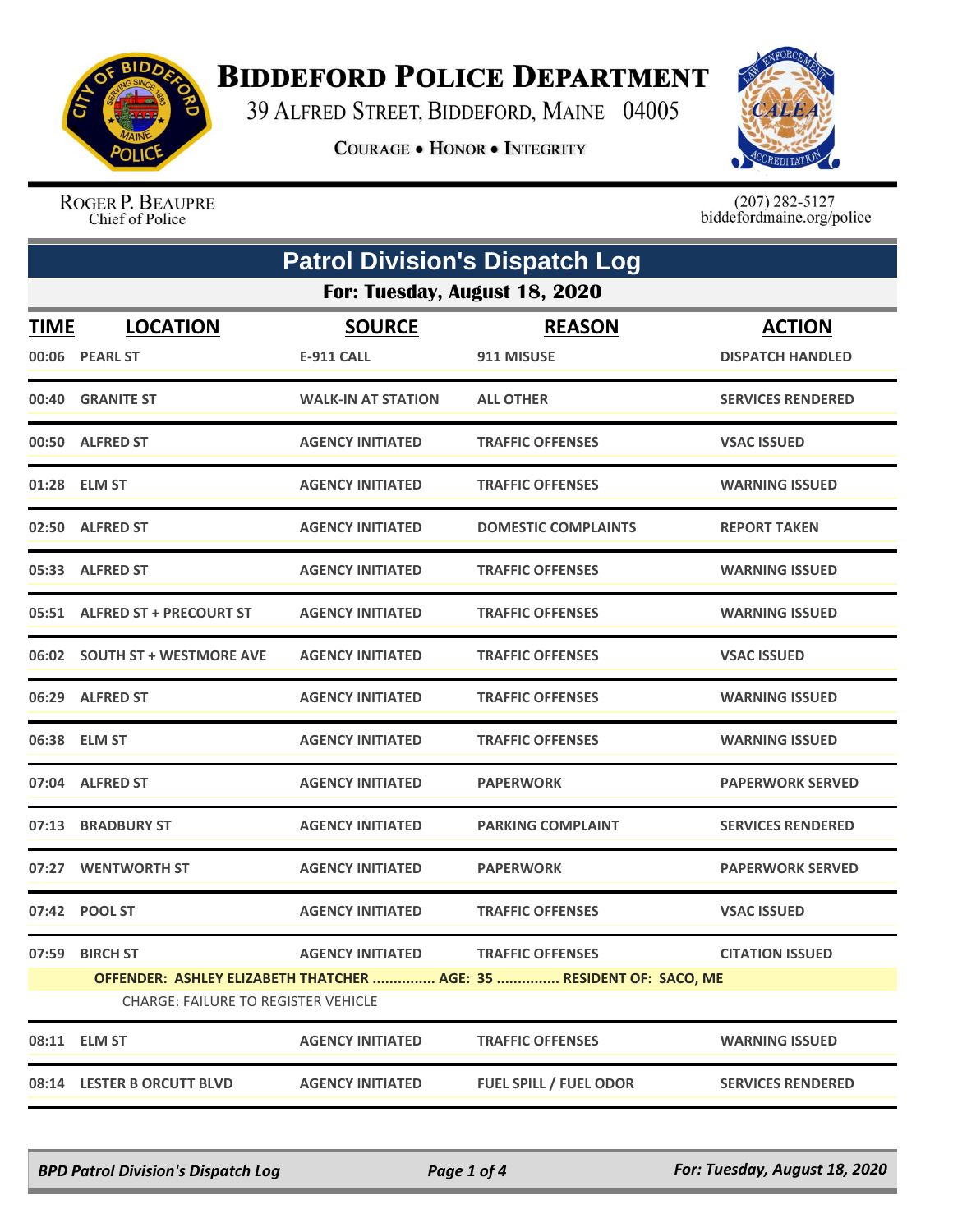| <b>TIME</b> | <b>LOCATION</b>          | <b>SOURCE</b>             | <b>REASON</b>              | <b>ACTION</b>             |
|-------------|--------------------------|---------------------------|----------------------------|---------------------------|
|             | 08:32 POOL ST            | <b>AGENCY INITIATED</b>   | <b>TRAFFIC OFFENSES</b>    | <b>WARNING ISSUED</b>     |
|             | 08:49 WEST ST            | <b>AGENCY INITIATED</b>   | <b>TRAFFIC OFFENSES</b>    | <b>WARNING ISSUED</b>     |
| 08:57       | <b>NEW COUNTY RD</b>     | <b>E-911 CALL</b>         | 911 MISUSE                 | <b>SERVICES RENDERED</b>  |
|             | 08:59 WEST ST            | <b>AGENCY INITIATED</b>   | <b>TRAFFIC OFFENSES</b>    | <b>WARNING ISSUED</b>     |
|             | 09:07 YATES ST           | <b>NON-EMERGENCY CALL</b> | <b>DISTURBANCE / NOISE</b> | <b>NO VIOLATION</b>       |
|             | 09:10 WEST ST            | <b>AGENCY INITIATED</b>   | <b>TRAFFIC OFFENSES</b>    | <b>WARNING ISSUED</b>     |
|             | 09:21 GUINEA RD          | <b>AGENCY INITIATED</b>   | <b>TRAFFIC OFFENSES</b>    | <b>VSAC ISSUED</b>        |
|             | 09:33 OAK PL             | <b>AGENCY INITIATED</b>   | <b>ANIMAL COMPLAINT</b>    | <b>SERVICES RENDERED</b>  |
|             | 09:46 GUINEA RD          | <b>AGENCY INITIATED</b>   | <b>TRAFFIC OFFENSES</b>    | <b>VSAC ISSUED</b>        |
|             | 09:59 GUINEA RD          | <b>AGENCY INITIATED</b>   | <b>TRAFFIC OFFENSES</b>    | <b>WARNING ISSUED</b>     |
|             | 10:05 ELM ST             | <b>AGENCY INITIATED</b>   | <b>ANIMAL COMPLAINT</b>    | <b>SERVICES RENDERED</b>  |
|             | 10:06 STONE ST           | <b>NON-EMERGENCY CALL</b> | <b>SCAM</b>                | <b>REPORT TAKEN</b>       |
|             | 10:13 POOL ST            | <b>AGENCY INITIATED</b>   | <b>ALL OTHER</b>           | <b>SERVICES RENDERED</b>  |
|             | 10:20 POOL ST            | <b>AGENCY INITIATED</b>   | <b>TRAFFIC OFFENSES</b>    | <b>VSAC ISSUED</b>        |
|             | 10:22 MARINER WAY        | <b>AGENCY INITIATED</b>   | <b>ANIMAL COMPLAINT</b>    | <b>REPORT TAKEN</b>       |
|             | 10:26 ALFRED ST + ELM ST | <b>RADIO</b>              | <b>DISABLED VEHICLE</b>    | <b>NO ACTION REQUIRED</b> |
|             | 10:36 POOL ST            | <b>AGENCY INITIATED</b>   | <b>TRAFFIC OFFENSES</b>    | <b>WARNING ISSUED</b>     |
|             | 10:37 CHADWICK PL        | <b>NON-EMERGENCY CALL</b> | <b>CRIMINAL MISCHIEF</b>   | <b>REPORT TAKEN</b>       |
|             | 10:50 MAIN ST + FOSS ST  | <b>AGENCY INITIATED</b>   | <b>TRAFFIC OFFENSES</b>    | <b>WARNING ISSUED</b>     |
|             | 11:07 POOL ST            | <b>AGENCY INITIATED</b>   | <b>TRAFFIC OFFENSES</b>    | <b>WARNING ISSUED</b>     |
|             | 11:16 POOL ST            | <b>AGENCY INITIATED</b>   | <b>TRAFFIC OFFENSES</b>    | <b>VSAC ISSUED</b>        |
|             | 11:33 POOL ST            | <b>AGENCY INITIATED</b>   | <b>TRAFFIC OFFENSES</b>    | <b>VSAC ISSUED</b>        |
|             | 11:55 WEST ST            | <b>OTHER</b>              | <b>PAPERWORK</b>           | <b>SERVICES RENDERED</b>  |
|             | 12:08 JOHN ST            | <b>NON-EMERGENCY CALL</b> | <b>ANIMAL COMPLAINT</b>    | <b>SERVICES RENDERED</b>  |
|             | 12:09 MEGHAN WAY         | <b>NON-EMERGENCY CALL</b> | <b>SUSPICION</b>           | <b>SERVICES RENDERED</b>  |

*BPD Patrol Division's Dispatch Log Page 2 of 4 For: Tuesday, August 18, 2020*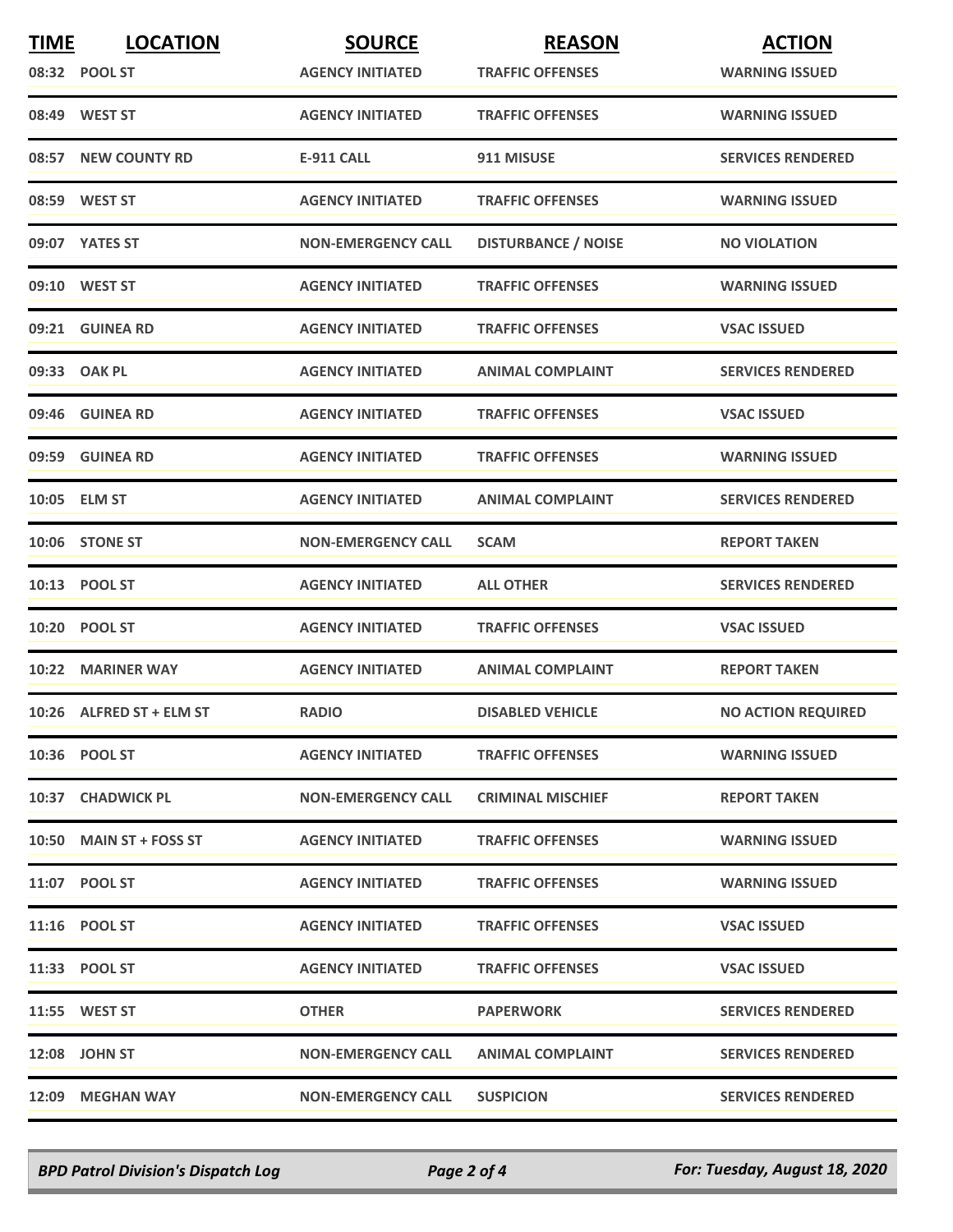| <b>TIME</b> | <b>LOCATION</b>                                                                | <b>SOURCE</b>             | <b>REASON</b>              | <b>ACTION</b>                |
|-------------|--------------------------------------------------------------------------------|---------------------------|----------------------------|------------------------------|
|             | 12:33 ALFRED ST                                                                | <b>AGENCY INITIATED</b>   | <b>TRAFFIC OFFENSES</b>    | <b>SERVICES RENDERED</b>     |
|             | 12:42 JEFFERSON ST                                                             | <b>AGENCY INITIATED</b>   | <b>TRAFFIC OFFENSES</b>    | <b>VSAC ISSUED</b>           |
|             | 13:00 MAIN ST + SOUTH ST                                                       | <b>NON-EMERGENCY CALL</b> | <b>DISABLED VEHICLE</b>    | <b>SERVICES RENDERED</b>     |
|             | 13:10 HILL ST                                                                  | <b>AGENCY INITIATED</b>   | <b>TRAFFIC OFFENSES</b>    | <b>WARNING ISSUED</b>        |
|             | 13:14 POOL ST                                                                  | <b>NON-EMERGENCY CALL</b> | <b>ARTICLES LOST/FOUND</b> | <b>REPORT TAKEN</b>          |
|             | 13:29 WEST ST                                                                  | <b>AGENCY INITIATED</b>   | <b>TRAFFIC OFFENSES</b>    | <b>VSAC ISSUED</b>           |
|             | 13:29 SOUTH ST                                                                 | <b>E-911 CALL</b>         | <b>DISTURBANCE / NOISE</b> | <b>SERVICES RENDERED</b>     |
|             | 13:49 GRANITE ST                                                               | <b>AGENCY INITIATED</b>   | <b>TRAFFIC OFFENSES</b>    | <b>WARNING ISSUED</b>        |
|             | <b>13:54 MAIN ST</b>                                                           | <b>E-911 CALL</b>         | <b>SUSPICION</b>           | <b>SERVICES RENDERED</b>     |
|             | 13:54 FRANKLIN ST                                                              | <b>WALK-IN AT STATION</b> | <b>ARTICLES LOST/FOUND</b> | <b>SERVICES RENDERED</b>     |
|             | 13:59 WEST ST                                                                  | <b>AGENCY INITIATED</b>   | <b>TRAFFIC OFFENSES</b>    | <b>WARNING ISSUED</b>        |
|             | <b>14:05 FORTUNES ROCKS RD</b>                                                 | <b>AGENCY INITIATED</b>   | <b>KIOSK MALFUNCTION</b>   | <b>NO ACTION REQUIRED</b>    |
|             | 14:09 HILL ST                                                                  | <b>AGENCY INITIATED</b>   | <b>TRAFFIC OFFENSES</b>    | <b>VSAC ISSUED</b>           |
|             | 14:23 SHELTRA AVE                                                              | <b>E-911 CALL</b>         | <b>SCAM</b>                | <b>SERVICES RENDERED</b>     |
|             | 14:24 PIERSONS LN                                                              | <b>AGENCY INITIATED</b>   | <b>TRAFFIC OFFENSES</b>    | <b>VSAC ISSUED</b>           |
|             | 14:59 ALFRED ST                                                                | <b>E-911 CALL</b>         | 911 MISUSE                 | <b>DISPATCH HANDLED</b>      |
|             | 15:12 EMERY ST                                                                 | E-911 CALL                | 911 MISUSE                 | <b>SERVICES RENDERED</b>     |
|             | <b>15:39 WENTWORTH ST</b>                                                      | <b>AGENCY INITIATED</b>   | <b>ASSIST OTHER AGENCY</b> | <b>SERVICES RENDERED</b>     |
|             | 16:27 ADAMS ST                                                                 | <b>OTHER</b>              | <b>ASSIST OTHER AGENCY</b> | <b>SERVICES RENDERED</b>     |
|             | <b>16:54 PRECOURT ST</b>                                                       | <b>AGENCY INITIATED</b>   | <b>DISABLED VEHICLE</b>    | <b>SERVICES RENDERED</b>     |
|             | 16:57 DALE CIR                                                                 | <b>AGENCY INITIATED</b>   | <b>OUT FOR FOLLOW UP</b>   | <b>CITATION ISSUED</b>       |
|             | OFFENDER: JUVENILE - V  AGE: 17  RESIDENT OF: BIDDEFORD, ME<br>CHARGE: ASSAULT |                           |                            |                              |
|             |                                                                                |                           |                            |                              |
|             | 17:09 ALFRED ST                                                                | <b>WALK-IN AT STATION</b> | <b>ALL OTHER</b>           | <b>SERVICES RENDERED</b>     |
|             | 17:11 SOUTH ST                                                                 | <b>AGENCY INITIATED</b>   | <b>TRAFFIC OFFENSES</b>    | <b>VSAC ISSUED</b>           |
|             | 17:22 ELM ST                                                                   | <b>E-911 CALL</b>         | <b>CHECK WELFARE</b>       | <b>TRANSPORT TO HOSPITAL</b> |

*BPD Patrol Division's Dispatch Log Page 3 of 4 For: Tuesday, August 18, 2020*